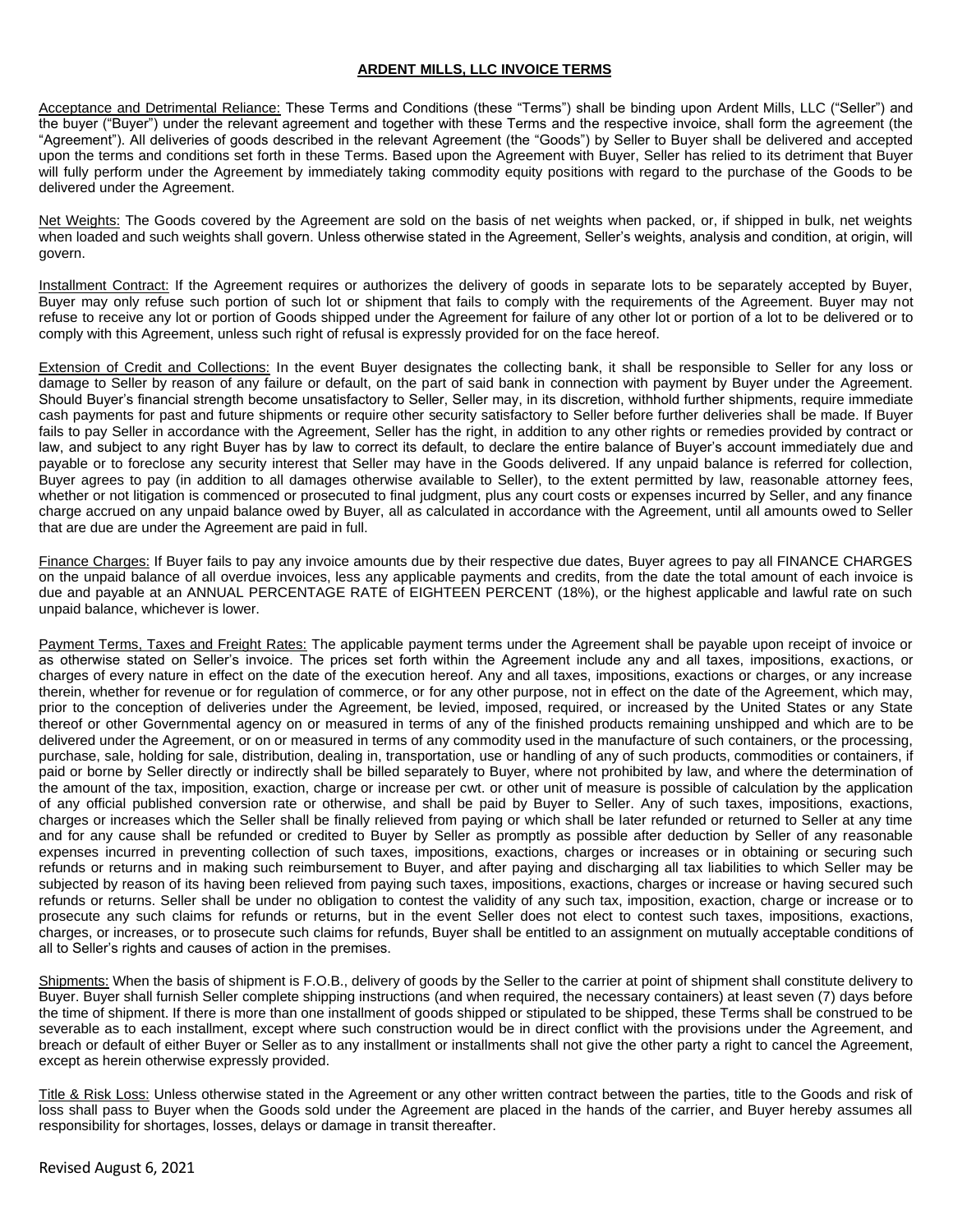Inspection: Buyer hereby waives any claim or defense based on the quality of the Goods specified herein, unless within ten (10) days after Buyer learns, by use or otherwise, of the defect complained of, but in any event within forty-five (45) days after delivery of said Goods at destination, Buyer sends Seller at Seller's main office a letter by registered mail to Director of Quality, Ardent Mills, LLC, 1875 Lawrence Street, Suite 1500, Denver, CO 80202 specifying the nature of the complaint.

Limited Warranty: Seller warrants (i) that the Goods sold under the Agreement, as of the date of shipment, will conform to the agreed upon specifications, if any; and (ii) Seller has the right to convey good title to the goods and/or services. Buyer understands and acknowledges that the Goods are made from, or are, a raw agricultural product, and unless otherwise expressly stated in a document signed by Seller, Seller does not control for pathogenic activity, including Salmonella or E. coli, in the Goods that may originate or be sourced from the environment where the grains, pulses, or seeds, such as wheat, that the Goods are made from, are grown, harvested, or stored. The Goods are intended to be further processed by Buyer to minimize or prevent the risk of pathogens, which is often accomplished with a lethality step such as baking, cooking, frying or boiling. If the agreed upon specifications for the Goods, or other agreement between the parties, specify the class or classes of wheat to be used in the production of the Goods (the "Specification Class"), the Specification Class shall be interpreted in accordance with the definitions of wheat classes set forth at 7 C.F.R. §§ 810.2202-2204. The wheat used in the production of the Goods may therefor contain up to 10% of a class of wheat other than the Specification Class. EXCEPT FOR THE FOREGOING, **SELLER HEREBY DISCLAIMS TO THE FULLEST EXTENT PERMITTED BY LAW ANY AND ALL WARRANTIES, EXPRESS OR IMPLIED, INCLUDING WITHOUT LIMITATION ANY IMPLIED WARRANTIES OF MERCHANTABILITY OR FITNESS FOR ANY PARTICULAR PURPOSE.**

Limitation of Liability**:** Any claim by Buyer (i) that any goods or services do not conform to the agreed-specification or (ii) made otherwise with respect to any goods or services must be made promptly and will be deemed to be waived unless received, in writing, by Seller within thirty (30) days after the delivery of the goods or services. Buyer's exclusive remedy and Seller's exclusive liability for delivery of nonconforming goods or services or for breach of warranty is expressly limited to, at Seller's option, (i) replacement of the nonconforming goods or services, or (ii) refund of the purchase price to the extent already paid. All nonconforming goods must be returned to Seller, or, at Seller's discretion, disposed of by Buyer in a manner acceptable to Buyer and Seller. **SELLER SHALL NOT BE LIABLE FOR BUYER'S LOST PROFITS OR FOR ANY LOSS OR DAMAGE DIRECTLY OR INDIRECTLY ARISING FROM BUYER'S PURCHASE OR USE OF SUCH GOODS OR FOR ANY SPECIAL, CONSEQUENTIAL OR INCIDENTAL DAMAGES ARISING THEREFROM. SELLER'S TOTAL LIABILITY TO BUYER FOR ANY BREACH OF THIS LIMITED WARRANTY, OR FOR ANY CLAIM THAT THE GOODS DELIVERED UNDER THE AGREEMENT WERE/ARE DEFECTIVE OR NON-CONFORMING, SHALL BE LIMITED TO THE INVOICE PRICE OF ANY GOODS SHOWN TO BE DEFECTIVE, NON-CONFORMING, OR IN VIOLATION OF THE LIMITED WARRANTY PROVIDED HEREIN**. Any action or claim against Seller under the Agreement shall be commenced within one (1) year after delivery of the respective Goods to Buyer or shall be deemed to be waived.

Indemnification: Buyer shall be solely responsible for determining the adequacy of the Goods sold under the Agreement for any and all uses to which Buyer shall apply said Goods. Buyer agrees to hold Seller harmless from and against any and all claims, suits, loss, damage, or other liability arising out of connected with or in any way related to Buyer's use of the Goods and to indemnify Seller against any and all such claims, suits, loss, damage, or other liability, including reasonable attorneys' fees, which may arise in connection with Buyer's use of the Goods covered by the Agreement.

Default: Each party's respective rights to terminate upon default shall be as follows: (i) if Buyer fails to make any payment when due, fails to perform any other of its obligations under the Agreement, or breaches any other agreement between the parties, or if Buyer makes any assignment for the benefit of its creditors, or if a petition under any State or Federal bankruptcy or insolvency law is filed by or against Buyer, or if a receiver of Buyer's property is appointed, then Buyer shall be in breach of the Agreement, and Seller shall, in addition to any other remedy, have the right to immediately withhold further deliveries and/or the right to terminate the Agreement immediately by written notice to Buyer and settle any outstanding contract equity that Buyer may have in the Agreement based on market values as of the date that the notice is sent by Seller or received by Seller; or (ii) if Seller fails to perform any obligations under the Agreement, then Seller shall be in breach of the Agreement, and Buyer shall, in addition to any other remedy, have the right provide a 30-day written notice of termination to Seller and if Seller fails to cure such breach within such 30-day notice period then Buyer shall have the right to terminate the Agreement immediately by written notice to Seller and settle any outstanding contract equity that Buyer may have in the Agreement based on market values as of the date that the notice is sent by Buyer or received by Seller. Any such notice under this provision sent by Buyer to Seller shall be sent to: Vice President of Sales, Ardent Mills, LLC, 1875 Lawrence Street, Suite 1400, Denver, CO 80202 and any notices from Seller to Buyer shall be to the contact name and address set forth in the Agreement.

Provisions for Automatic Extension: If Buyer fails to furnish complete shipping instructions (and when required, the necessary containers) to reach Seller at its main office ten (10) days before the date for any shipment specified herein or before the final date specified for shipment, then Seller (in its sole discretion) may elect to exercise its right to terminate the Agreement or automatically extend the Agreement from day to day until Buyer furnishes complete shipping instructions (and when required, the necessary containers) in accordance with the provisions of the Agreement. In addition, Seller may assess Buyer carrying charges, demurrage, detention and/or other charges or penalties if Buyer fails to take timely delivery of any goods and/or services or fails to provide complete shipping instructions in accordance with the provisions of the Agreement.

Seller's Intellectual Property: Buyer may not use Seller's trade names, trademarks, logos, service marks, or other proprietary marks.

Confidential Information: All information provided by Seller under the Agreement, including, but not limited to, the terms and conditions of the Agreement shall be held in confidence by Buyer. This obligation shall survive the termination or expiration of the Agreement.

Waiver: Waiver by either party of any default of the other shall not operate to excuse the defaulting party from further compliance with the Agreement. If Buyer fails to make any payment under the Agreement, when due, Seller, in addition to other legal remedies, shall have the right to terminate the Agreement.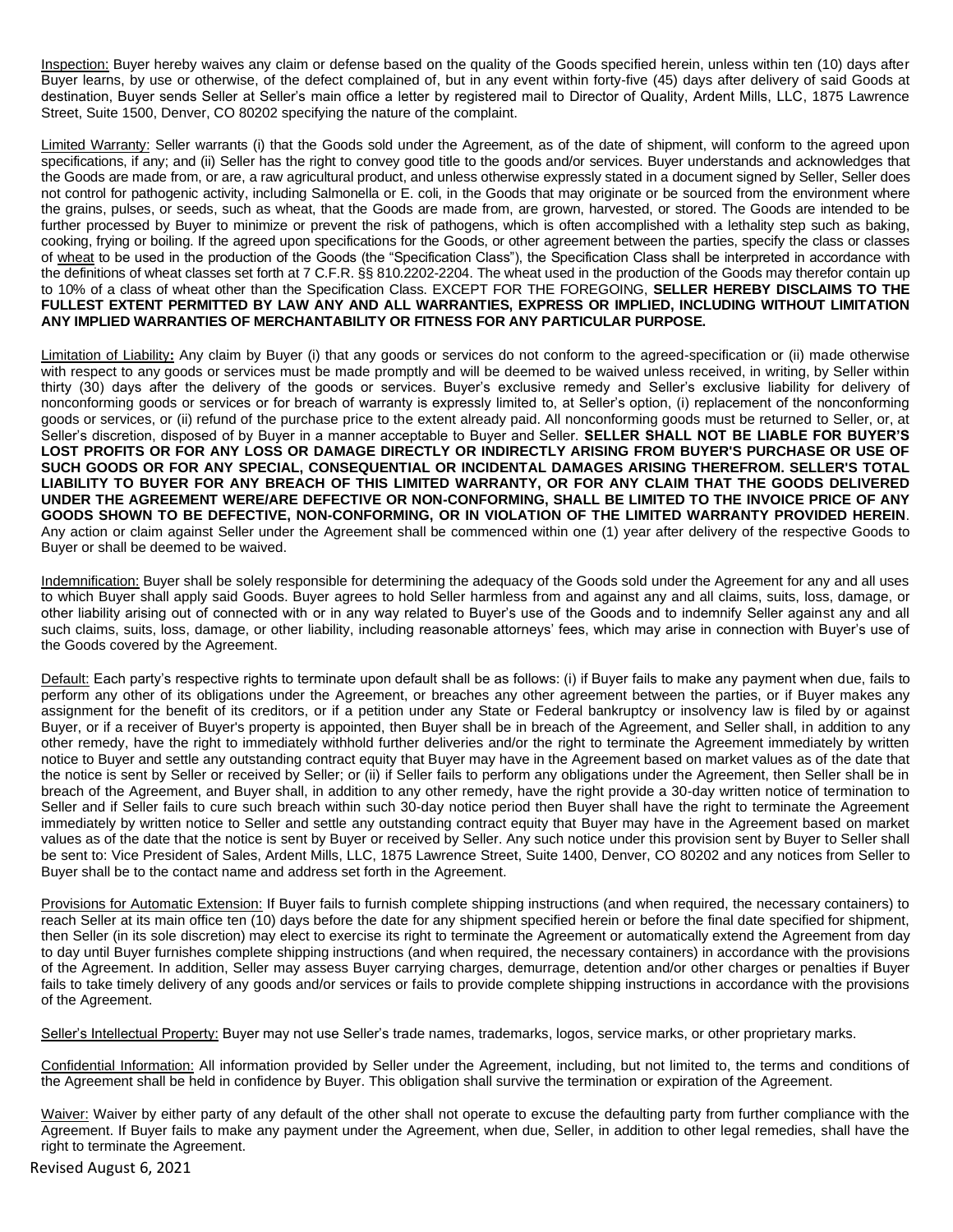Force Majeure: A party will be excused from a failure to perform or a delay in performance caused by events beyond its reasonable control if that party (i) takes reasonable efforts to remove the cause of its inability to perform or its delay in performance and (ii) gives prompt notice to the other party of the particulars of its inability or delay. In the event Seller is unable to supply the total requirements of its customers, Seller may allocate its available supply among its customers in a manner determined by Seller to be fair and equitable. Seller will have the right to terminate the Agreement, without any liability to Buyer, if either party's performance is excused for more than twenty (20) calendar days.

Right to Offset: Without limiting Seller's other rights and remedies, Seller has the right to set off and/or net its obligations under the Agreement against any debts, claims or obligations owed by Buyer to Seller.

Assignment: Neither party may assign this contract without the express written consent of the other party. The Agreement will be binding upon and inure to the benefit of the parties and their heirs, administrators, executors, successors and permitted assigns.

## IF PRODUCT OR COMMODITY IS WHEAT, MILLFEED, GRAIN PRODUCTS OR GRAIN BY-PRODUCT, THE FOLLOWING SHALL APPLY:

**NGFA® Arbitration of Disputes: If the Goods are commodity grains products, or millfeed or grain by-products, the parties to this contract agree that the sole remedy for resolution of any and all disagreements or disputes arising under or related to this contract shall be through arbitration proceedings before the National Grain and Feed Association (NGFA) pursuant to the NGFA® Arbitration Rules. The decision and award determined through such arbitration shall be final and binding upon the Buyer and Seller. Judgment upon the arbitration award may be entered and enforced in any court having jurisdiction thereof. (Copies of the NGFA® Arbitration Rules are available from the National Grain and Feed Association, 1250 Eye Street, N.W., Suite 1003, Washington, D.C. 20005; Telephone: 202-289-0873; Website: http://www.ngfa.org). If the Goods are packaged or bulk flour, then the parties to this contract agree that resolution of any and all disagreements or disputes arising under or related to this contract shall be through arbitrations proceedings before the American Arbitration Association pursuant to the Commercial Arbitration Rule, and such arbitration shall take place in Denver, Colorado. Such award may then be entered in any court of competent jurisdiction.**

**NGFA® Trade Rules to Apply**: If the Goods are commodity grains products, or millfeed or grain by-products, this contract shall be subject to the Trade Rules of the National Grain and Feed Association (NGFA), which are incorporated herein. (Copies of the NGFA® Trade Rules are available from the National Grain and Feed Association, 1250 Eye Street, N.W., Suite 1003, Washington, D.C. 20005; Telephone: 202-289-0873; Website: http://www.ngfa.org). If the Goods are packaged or bulk flour, then the NGFA Trade Rules shall not apply to this contract, and this contract shall be subject and interpreted in accordance with the laws of the State of Colorado.

## IF PRODUCT OR COMMODITY IS A CHICKPEA, LENTIL, OR PEA PRODUCT, THE FOLLOWING SHALL APPLY:

**USPLTA Arbitration of Disputes: If the Goods are commodity pea, lentil, or chickpea products, the parties to this contract agree that the sole remedy for resolution of any and all disagreements or disputes arising under or related to this contract shall be through arbitration proceedings before the US Pea & Lentil Trade Association ("USPLTA") pursuant to the USPLTA Arbitration Rules. The decision and award determined through such arbitration shall be final and binding upon the Buyer and Seller. Judgment upon the arbitration award may be entered and enforced in any court having jurisdiction thereof. (Copies of the USPLTA Arbitration Rules are available from the US Pea & Lentil Trade Association, 2780 W. Pullman Road, Moscow, Idaho 83843-4024 USA; Telephone 208-882-3023; Email: info@usapulses.org; Website: usapulses.org). If the Goods are packaged or bulk pea, lentil, or chickpea products, then the parties to this contract agree that resolution of any and all disagreements or disputes arising under or related to this contract shall be through arbitrations proceedings before the American Arbitration Association pursuant to the Commercial Arbitration Rule, and such arbitration shall take place in Denver, Colorado. Such award may then be entered in any court of competent jurisdiction.**

**USPLTA Trade Rules to Apply**: If the Goods are commodity peas, lentils or chickpea products, this contract shall be subject to the Trade Rules of the US Pea & Lentil Trade Association, which are incorporated herein. (Copies of the USPLTA Arbitration Rules are available from the US Pea & Lentil Trade Association, 2780 W. Pullman Road, Moscow, Idaho 83843-4024 USA; Telephone 208-882- 3023; Email: info@usapulses.org; Website: usapulses.org). If the Goods are packaged or bulk lentil, pea, or chickpea products, then the USPLTA Trade Rules shall not apply to this contract, and this contract shall be subject and interpreted in accordance with the laws of the State of Colorado.

Destination Control Clause: The goods, services and/or intellectual property subject to the Agreement, if intended to be exported (or reexported) from the United States, will be exported (or re-exported) in accordance with the U.S. Export Administration Regulations. Diversion contrary to U.S. law is prohibited. The goods, services, and/or intellectual property may not be resold to, disposed of, or transported on or by a carrier owned, flagged, leased, or chartered by, any country (including Cuba), person or entity which would cause Seller to be in violation of or be penalized by United States or other applicable economic sanctions laws. Additional information is available from Seller upon request.

Cross-Border Trades in North America: The following international conventions will NOT apply to the Agreement: (i) the Uniform Law on the Sale of Goods and the Uniform Law on the Formation of Contracts for the International Sale of Goods, (ii) the United Nations Convention on Contracts for the International Sale of Goods of 1980 and (iii) the United Nations Convention on the Limitations Period in the International Sale of Goods, concluded in New York on 14 June, 1974, and the Protocol Amending the Convention on the Limitations Period in the International Sale of Goods, concluded in Vienna on 11 April, 1980.

Governing Law: The laws of the State of Colorado will govern the Agreement without reference to conflict of laws principles.